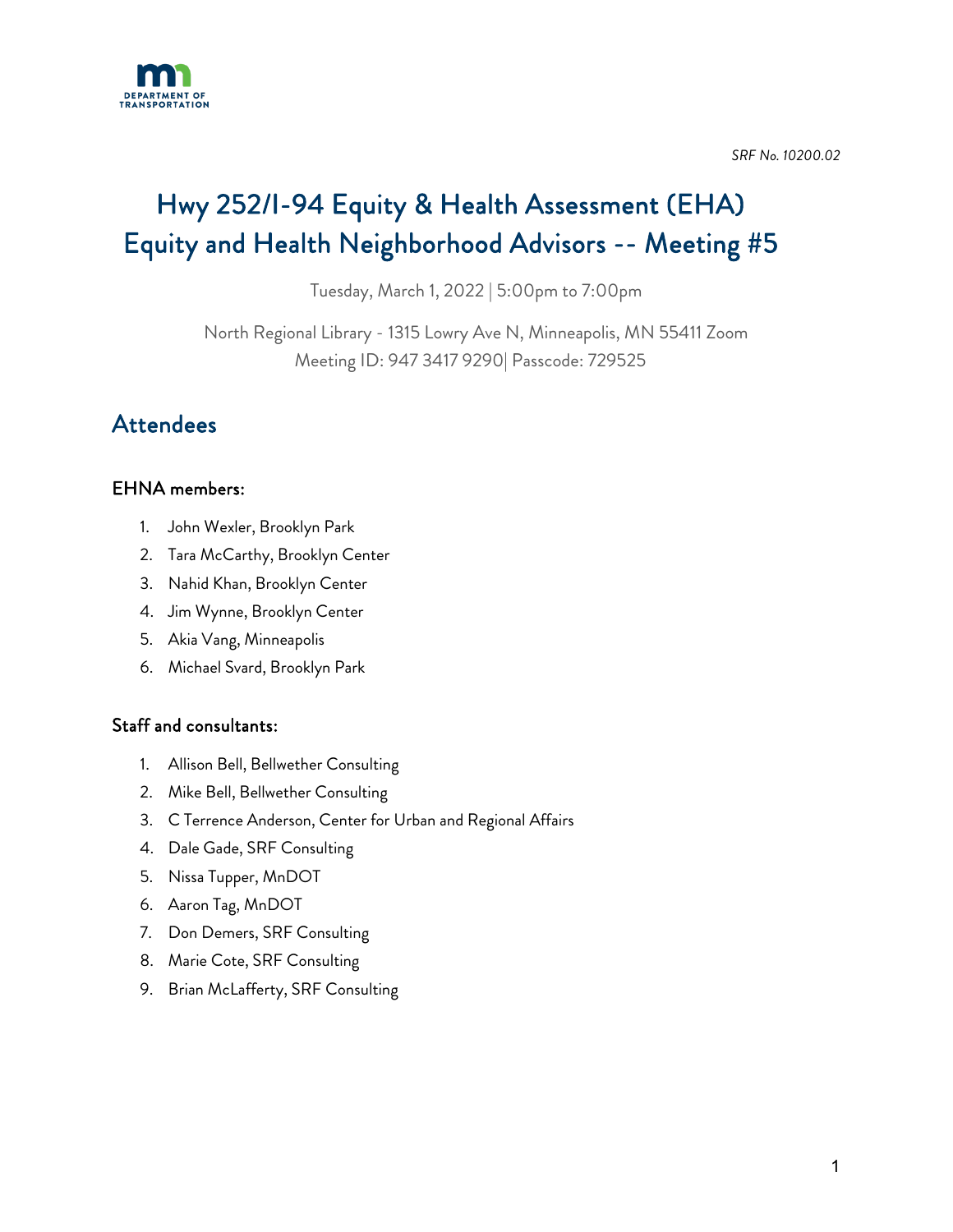

## **Notes**

#### 1. Introductions

#### 2. C. Terrence Anderson presented the meeting goals

- (Feel) We want the meeting to feel responsive and optimistic.
- (Know) We want to provide honest updates and allow for honest dialogue.
- (Do) We want to re-engage EHNA members.

#### Discussion:

- Frustration with feeling a lack of honest updates and dialogue about the development of project alternatives in the Hwy 252/I-94 SDD and the role of the EHA and EHNA in the SDD process. These members indicated they did not feel optimistic about the potential for the EHA to have an impact on Hwy 252/I-94 outcomes.
- Representative examples of EHNA member comments include:
	- o What are we providing into to? Where is this going? I need answers to this question to continue participation.
	- o This process does not feel genuine. MnDOT seems to have ruled out non-freeway options.
	- o Why the parallel process? I don't trust the EHA will catch up with the SDD.

#### 3. C Terrence presented a recap of what was discussed at EHNA meeting #4

- MnDOT needs to slow down, simplify communication, and bring EHNA members along.
- EHNA members question whether MnDOT is willing to act on EHA findings.
- It feels like a decision has already been made and community needs are an afterthought in this process.

#### Discussion:

- Why was there such a rush to do the EIS? We could have paused and had an open-ended conversation.
- Appreciate the recognition that MnDOT needs to simplify communication.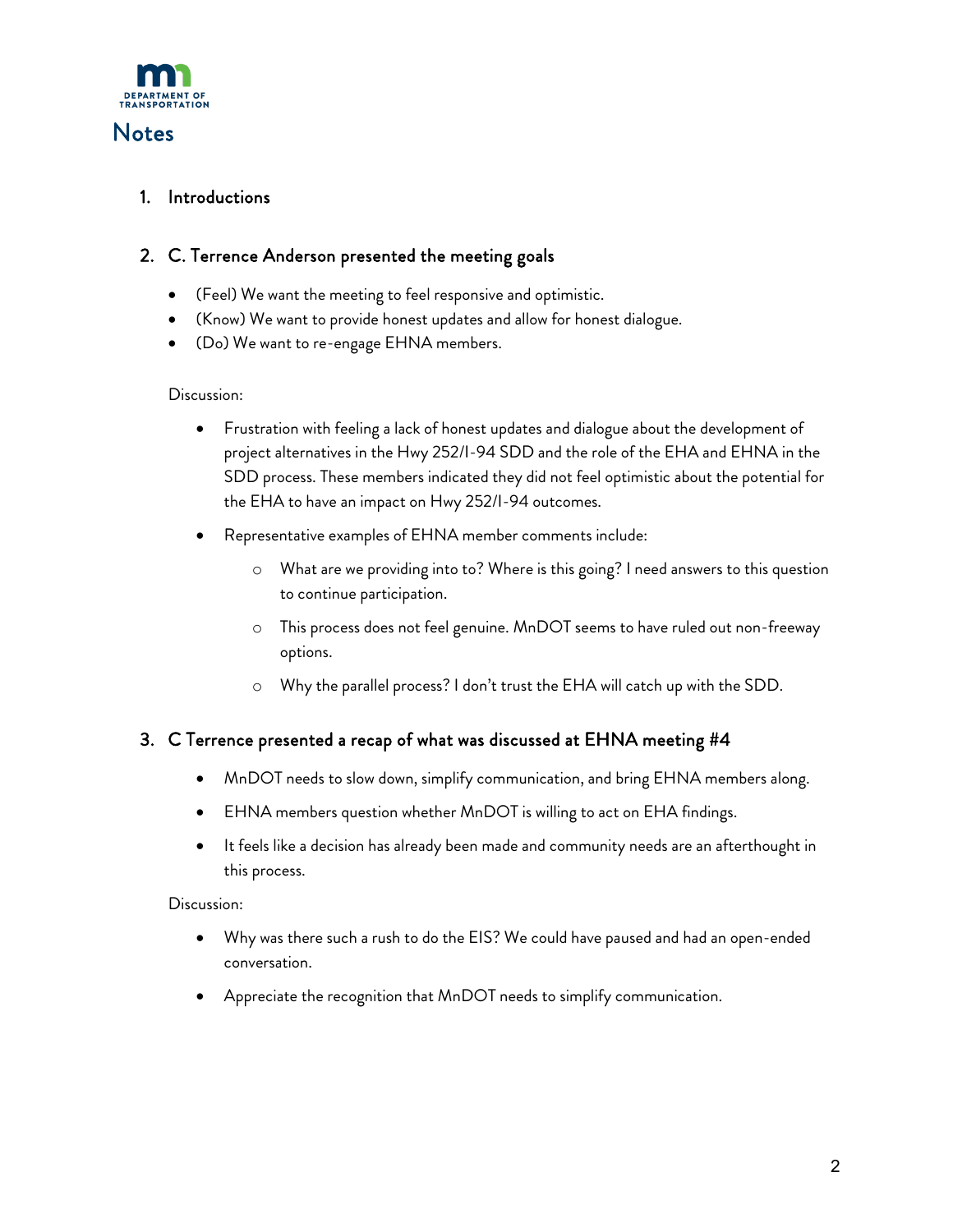

## 4. Nissa Tupper presented a diagram showing how MnDOT will assess and consider equity and health related to Hwy 252/I-94 (slide 8)

Discussion:

- What information do you want from us? We want your perspectives on how transportation impacts health and disparities in corridor communities, your equity and health priorities for use in assessing 252/I-94 project alternatives, and your input on these priorities are addressed in the Hwy 252/I-94 SDD.
- Still have concerns about how MnDOT will act, but understand the EHA process.
- Are we as EHNA members coming up with the topics or helping you figure out which questions to ask community? Yes and yes. As EHNA members we are asking you to help design and participate in the assessment.

## 5. Nissa Tupper presented a table describing what the EHA will do and what the EHA will not do (slide 9).

Discussion:

- EHNA discussion of what the EHA will do/not do led into a discussion of what success looks like.
- C Terrence Anderson suggested that if EHNA members are willing to trust the process, he will work with them to define success for the EHA and the EHNA.
- What "topics" are being considered for use in the equity and health assessment? The EHA project team is developing an engagement survey based on information in the EHA Baseline Conditions Report and feedback from the EHA Working Group and EHNA homework assignments. Discussion suggestions included:
	- o Safety: drive/crashes/walk/bike/bus/increase traffic on local roads/ease of access to road for residents
	- o Health: smog/noise pollution = increased stress/property values/walking trails/eminent domain/accidents-injuries & death/ river quality & access/EMS access/construction impacts of downtime & limited access -road closures
	- Environmental health: water runoff/light pollution (with more streetlights potentially at above grade if overpasses are added/noise/tire residue bird migration patterns/air quality - asthma/COPD